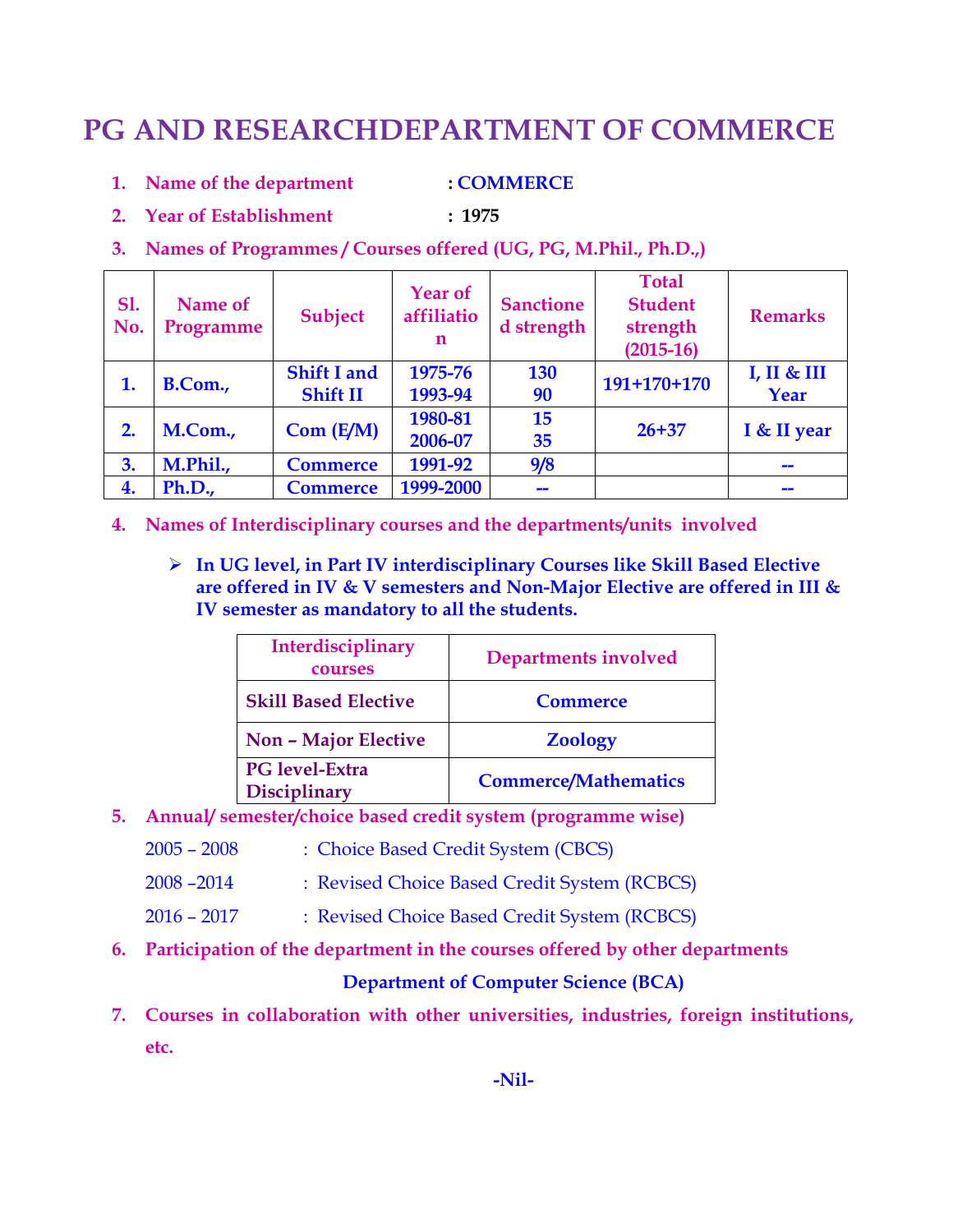**8. Details of courses/programmes discontinued (if any) with reasons** 

 **-Nil-**

**9. Number of teaching posts sanctioned and filled (Professors/Associate Professors/Asst. Professors)** 

| <b>Post</b>                 | Sanctioned Filled Vacant |    |    |
|-----------------------------|--------------------------|----|----|
| <b>Professors</b>           |                          |    |    |
| <b>Associate Professors</b> |                          |    |    |
| <b>Asst. Professors</b>     | 13                       | 09 | 04 |
| <b>Guest Faculties</b>      | 19                       | Ոዓ |    |

**10. Faculty profile with name, qualification, designation, specialization, (D.Sc./D.Litt. /Ph.D. / M. Phil. Etc.,)**

| Sl.<br>No.       | Name                          | Qualification                                                      | Designation                          | Specialization                                                | <b>Total No. of</b><br><b>Years of</b><br><b>Experience</b> |                    | No. of<br>M. Phil<br>guided<br>since<br>2005 |                | No. of<br>Ph.D.<br>guided<br>since<br>2012 |                |                |
|------------------|-------------------------------|--------------------------------------------------------------------|--------------------------------------|---------------------------------------------------------------|-------------------------------------------------------------|--------------------|----------------------------------------------|----------------|--------------------------------------------|----------------|----------------|
|                  |                               |                                                                    |                                      |                                                               | Govt.                                                       | Pvt.               | $\overline{\mathbf{A}}$                      | P              | $\overline{\mathbf{A}}$                    | $\bf S$        | $\mathbf{P}$   |
|                  |                               |                                                                    |                                      |                                                               | <b>Yrs</b>                                                  | <b>Yrs</b>         | ---                                          | ---            | ---                                        |                | ---            |
| 1.               | Dr.<br><b>EK.Sivasakhivel</b> | M.Com., M.Phil.,<br><b>B.Ed., M.B.A.,</b><br><b>Ph.D.,</b>         | <b>Associate</b><br><b>Professor</b> | <b>Accounts,</b><br><b>Statistics,</b><br><b>Business Law</b> | <b>20</b>                                                   | $\overline{7}$     | 44                                           | 18             | $\overline{\mathbf{4}}$                    |                |                |
| 2.               | Mr.D.Kamaraj                  | M.Com., M.Phil.,<br>(Ph.D.,)                                       |                                      | <b>Accounts</b>                                               | 10                                                          | 10                 | 1                                            | <b>10</b>      | $\sim$                                     | --             | --             |
| 3.               | Dr.P.Karthikesan              | <b>M.A., M.Phil.,</b><br><b>M.Com., H.D.C.A.,</b><br><b>Ph.D.,</b> |                                      | <b>Accounts,</b><br><b>Auditing,</b><br><b>Marketing</b>      | <b>10</b>                                                   | $\overline{2}$     | --                                           | --             | --                                         | ۰.             |                |
| $\overline{4}$ . | Mrs. N. Manjula               | M.Com., M.Phil.,<br>M.B.A., PGDCA                                  |                                      | <b>Accounts,</b><br><b>Marketing</b>                          | <b>7</b> yrs 8<br>months                                    | 11                 | 8                                            | 44             | ۰.                                         | н.             |                |
| 5.               | Dr. V. Murugan                | M.Com., M.Phil.,<br><b>M.B.A., B.Ed.,</b><br>PGDCA Ph.D.,          |                                      | <b>Accounts, HRM</b>                                          | $2 \text{ yrs } 5$<br>months                                | 16                 | 6                                            | 44             | --                                         | --             |                |
| 6.               | Dr. T. Malathi                | M.Com., M.Phil.,<br>M.A., PGDCA.,<br><b>Ph.D.,</b>                 | <b>Assistant Professors</b>          | <b>Marketing,</b><br><b>Banking</b>                           | $2 \text{ yrs } 5$<br>months                                | 10 yrs             | 44                                           |                | 5                                          |                |                |
| 7.               | Dr. S. Balamurugan            | <b>M.Com., M.A.,</b><br><b>M.B.A., Ph.D.,</b>                      |                                      | <b>Banking, Fin.,</b><br><b>HRM</b>                           | $2$ yrs $5$<br>months                                       | 4 yrs<br>11<br>mth | н.                                           | --             | 44                                         | ۰.             |                |
| 8.               | Dr. P. Rengarajan             | M.Com., M.Phil.,<br>Ph.D., B.Ed.,<br><b>PGDCA</b>                  |                                      | <b>Finance, HRM,</b><br><b>Marketing</b>                      | $2$ yrs $5$<br>months                                       | 21 yrs<br>6 mth    | 13                                           | $\overline{2}$ | 5                                          | $\overline{2}$ | $\overline{2}$ |
| 9.               | Dr. E. Thangasamy             | M.Com., B.Ed.,<br>M.Phil., PGDFM.,<br><b>M.B.A., Ph.D.,</b>        |                                      | <b>Accounts,</b><br><b>Auditing</b>                           | $2 \text{ yrs } 5$<br>months                                | --                 | 44                                           | 1              | ۰.                                         |                |                |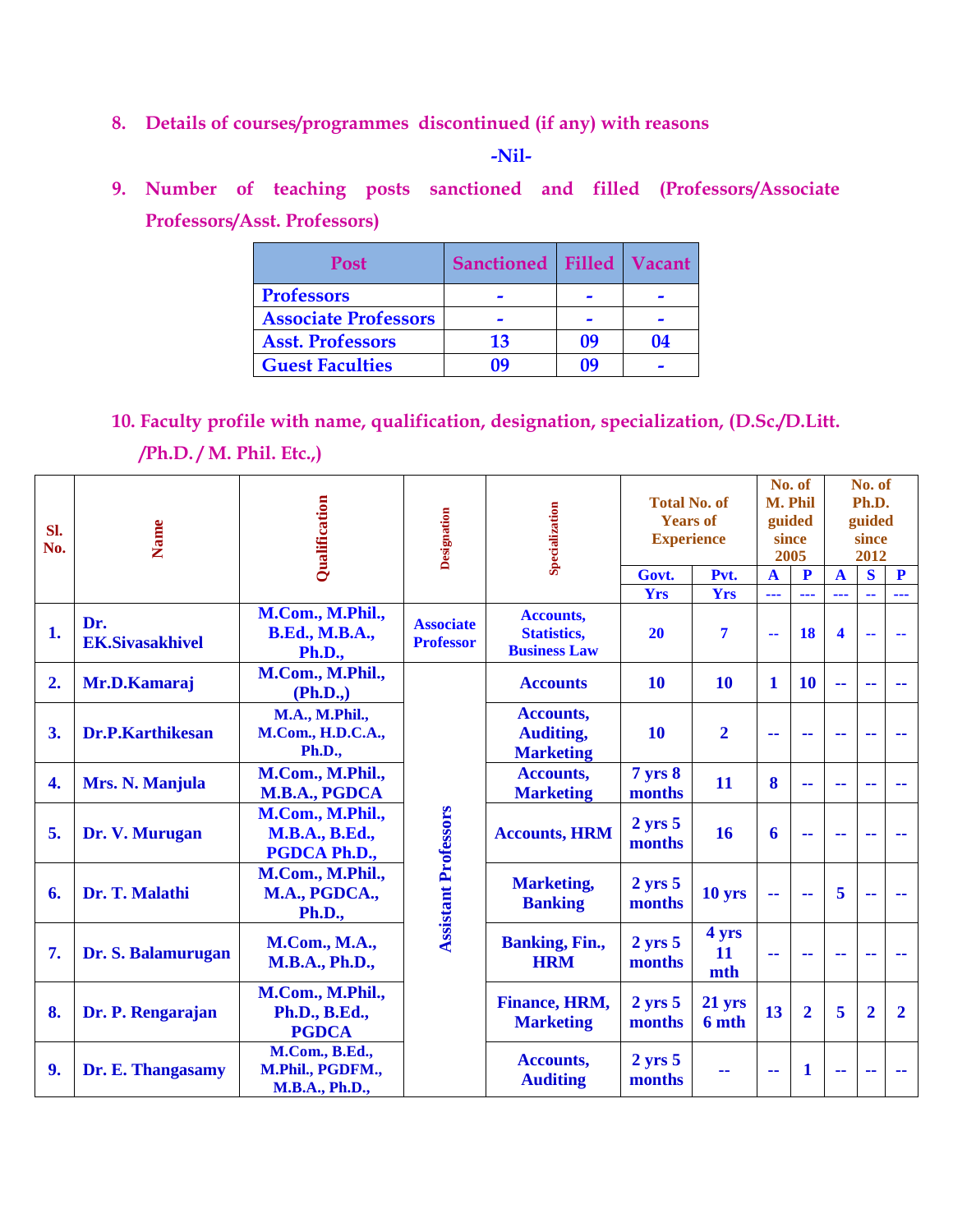| 10. | Dr.C. Balachandaran           | M.Com., M.Phil.,<br><b>Ph.D.,</b>                 |                            | <b>Tax, Accounts</b>                     | -- | 18              | - - | -- | --            | -- |
|-----|-------------------------------|---------------------------------------------------|----------------------------|------------------------------------------|----|-----------------|-----|----|---------------|----|
| 11. | <b>Miss S. Meera</b>          | M.Com., M.Phil.,<br>(Ph.D.,)                      |                            | <b>Marketing,</b><br>Law                 |    | 15              | - - |    | --            |    |
| 12. | Mr. J.<br><b>Kanthapalani</b> | M.Com., M.Phil.,<br>B.Ed., PG.D.Cop.,<br>(Ph.D.,) | (Self Financing)           | <b>Banking,</b><br><b>Business Law</b>   |    | 15              | - - |    | --            |    |
| 13. | Mr. K. Manikandan             | M.Com., M.Phil.,<br>(Ph.D.,)                      |                            | <b>Marketing,</b><br><b>Management</b>   | -- | 15              | --  |    |               |    |
| 14. | Mrs. A. Seethlakshmi          | M.Com., M.Phil.,<br><b>M.B.A., (Ph.D.,)</b>       |                            | <b>Accounts,</b><br><b>Marketing</b>     | -- | 14              | --  |    | --            |    |
| 15. | Mrs. S. Hema                  | M.Com., M.Phil.,<br>(Ph.D.,)                      |                            | <b>Management,</b><br><b>Accounts</b>    | -- | 11              | --  | -- | --            |    |
| 16. | Mrs.<br><b>M.Buvaneshwari</b> | <b>M.Com., M.A.,</b><br>M.Phil.,                  | <b>Assistant Professor</b> | <b>Marketing,</b><br><b>Economics</b>    | -- | 10 yrs          | н.  | -- | $\sim$ $\sim$ | -- |
| 17. | Mrs. G. Danalakshmi           | M.Com., M.Phil.,<br>(Ph.D.,)                      |                            | <b>Accounts,</b><br><b>Communication</b> | -- | 10 yrs          | --  | -- | --            |    |
| 18. | Dr. J. Malarmullai            | M.Com., M.Phil.,<br><b>Ph.D.,</b>                 |                            | <b>Economics,</b><br><b>Business Law</b> | -- | 1 <sub>yr</sub> | н.  |    |               |    |

**11. Percentage of lectures delivered and practical classes handled (programme wise)** 

**by temporary faculty**

**Nil**

**12. Student -Teacher Ratio (programme wise)**

| Programme | <b>Student: Teacher ratio</b> |
|-----------|-------------------------------|
| B.Com.    | 31:1                          |
| M.Com.    | 15:1                          |

**13. Number of academic support staff (technical) and administrative staff; sanctioned and filled**

| <b>Technical staff</b>  | sanctioned | Filled |
|-------------------------|------------|--------|
| <b>Office Assistant</b> |            |        |

**14. Number of faculty with ongoing projects from a) National b) International funding agencies and grants received.**

**-Nil-**

**15. Departmental projects funded by DST-FIST; UGC, DBT, ICSSR, etc. and total grants received**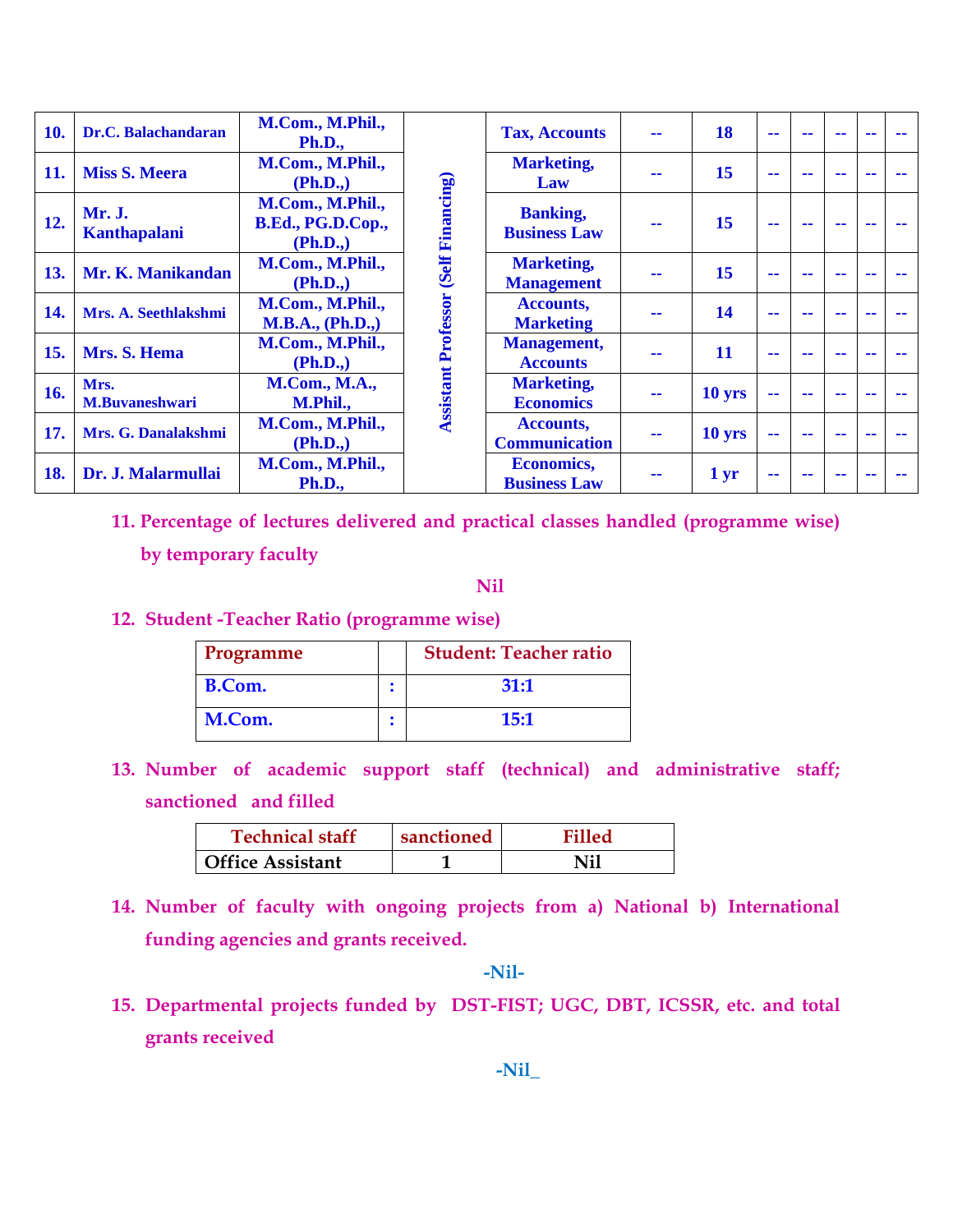- **16. Research Centre /facility recognized by the University**
	- **State recognition**
		- **Five Staff members pursuing research by guiding Ph.D., scholars as the Department has got the recognition of Bharathidasan University, Trichy, as an affiliated "Research Centre".**
		- **All the research supervisors of the department are members of Department Research Committee and Doctoral Committee other affiliated research Centre of the University.**

**National and International Recognition**

- **Research supervisor of the Department are in the panel of Indian evaluators of M.Phil, and Ph.D., thesis of various Universities.**
- **Staff and Scholars of the Department have presented Research Articles in well reputed national and international journals.**
- **17. Publications:**

| <b>S. No.</b> | Name of the Staff    | No of<br>papers<br>Published<br>in reputed<br>journals | No of<br>books<br>published | No of<br>papers<br>presented in<br>seminars |
|---------------|----------------------|--------------------------------------------------------|-----------------------------|---------------------------------------------|
| 1.            | Dr. EK.Sivasakhivel  | 5                                                      | 1                           | 26                                          |
| 2.            | Mr.D.Kamaraj         | 1                                                      |                             |                                             |
| 3.            | Dr.P.Karthikesan     | 10                                                     |                             | <b>16</b>                                   |
| 4.            | Mrs. N. Manjula      | 12                                                     | 6                           | 12                                          |
| 5.            | Dr. V. Murugan       | 6                                                      | - 1                         | 7                                           |
| 6.            | Dr. T. Malathi       | 25                                                     |                             | 25                                          |
| 7.            | Dr. S. Balamurugan   | 14                                                     | 3                           | 14                                          |
| 8.            | Dr. P. Rengarajan    | 17                                                     | --                          | 9                                           |
| 9.            | Dr. E. Thangasamy    | 17                                                     | 3                           | 13                                          |
| 10.           | Dr.C. Balachandaran  | 1                                                      |                             | 7                                           |
| 11.           | <b>Miss S. Meera</b> | 5                                                      |                             | 5                                           |
| 12.           | Mr. J. Kanthapalani  |                                                        |                             |                                             |
| 13.           | Mr. K. Manikandan    | 4                                                      |                             | 4                                           |
| 14.           | Mrs. A. Seethlakshmi | 10                                                     |                             | 10                                          |
| 15.           | Mrs. S. Hema         | 7                                                      |                             | 3                                           |
| 16.           | Mrs. M.Buvaneshwari  | --                                                     | --                          | --                                          |
| 17.           | Mrs. G. Danalakshmi  |                                                        |                             |                                             |
| 18.           | Dr. J. Malarmullai   | 4                                                      |                             | 9                                           |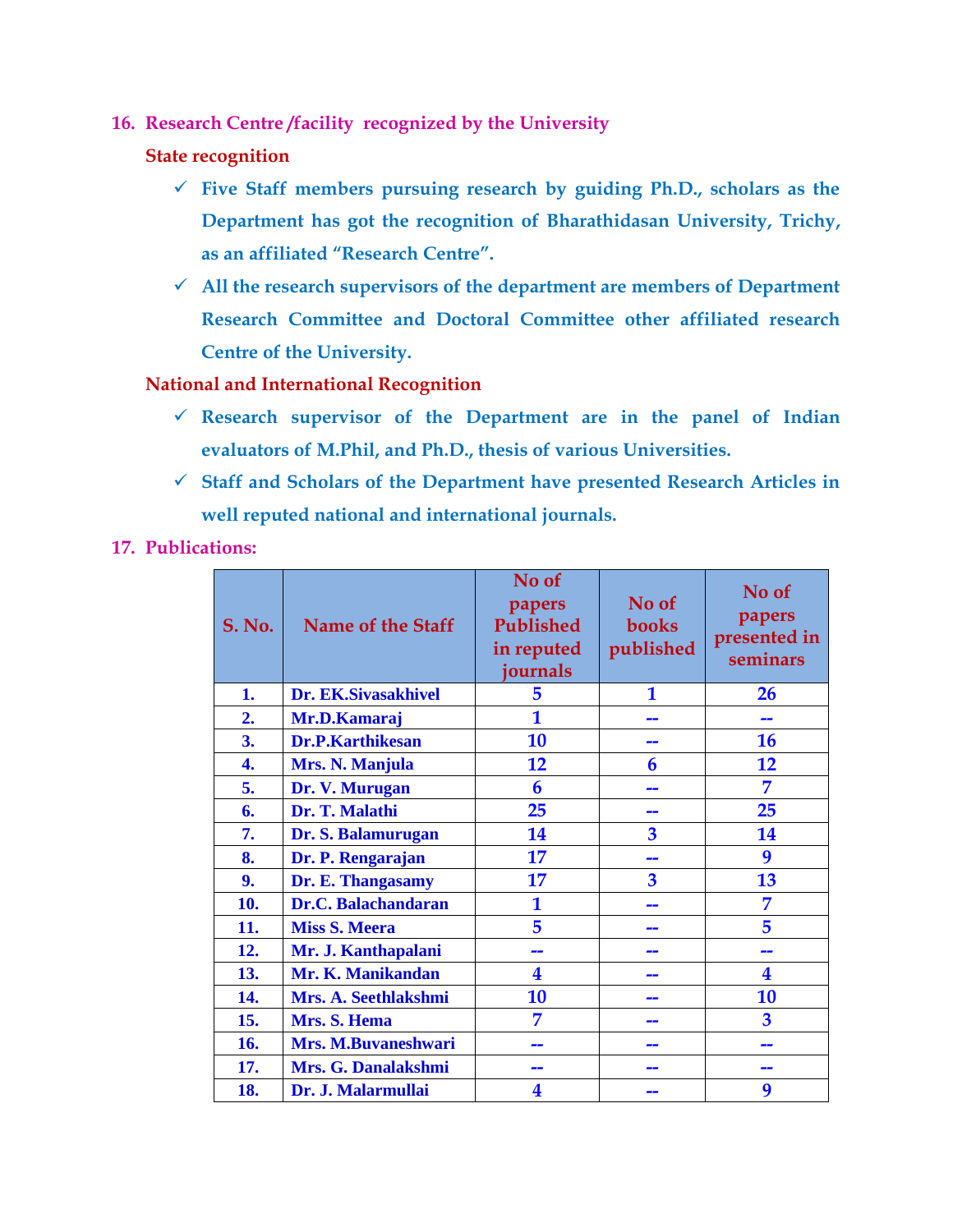## **18. Areas of consultancy and income generated**

#### **-Nil-**

|    | Sl. No. Name of the faculty | Number of Attended Orientation/<br><b>Refresher Courses</b> |
|----|-----------------------------|-------------------------------------------------------------|
| 1. | Dr. EK.Sivasakhivel         | 03                                                          |
| 2. | Mr.D.Kamaraj                | 02                                                          |
| 3. | <b>Dr.P.Karthikesan</b>     | 03                                                          |
| 4. | Mrs. N. Manjula             | 02                                                          |
| 5. | Dr. V. Murugan              | 01                                                          |
| 6. | Dr. T. Malathi              | 02                                                          |
| 7. | Dr. S. Balamurugan          |                                                             |
| 8. | Dr. P. Rengarajan           | 01                                                          |
| 9. | Dr. E. Thangasamy           | 01                                                          |

## **19. Faculty recharging strategies**

## **20. Papers presented in seminars.**

|               | Year                    | No of papers presented |                 |                      |  |  |
|---------------|-------------------------|------------------------|-----------------|----------------------|--|--|
| <b>S. No.</b> |                         | <b>State</b>           | <b>National</b> | <b>International</b> |  |  |
| 1.            | Dr. EK.Sivasakhivel     | 3                      | 18              | 5                    |  |  |
| 2.            | Mr.D.Kamaraj            |                        |                 |                      |  |  |
| 3.            | <b>Dr.P.Karthikesan</b> | $\overline{2}$         | 7               | 7                    |  |  |
| 4.            | Mrs. N. Manjula         | 5                      | $\overline{2}$  | 5                    |  |  |
| 5.            | Dr. V. Murugan          | --                     | 6               | $\mathbf{1}$         |  |  |
| 6.            | Dr. T. Malathi          | --                     | 10              | 15                   |  |  |
| 7.            | Dr. S. Balamurugan      |                        | 10              | 4                    |  |  |
| 8.            | Dr. P. Rengarajan       |                        | 6               | 3                    |  |  |
| 9.            | Dr. E. Thangasamy       |                        | 10              | $\overline{2}$       |  |  |
| 10.           | Dr.C. Balachandaran     | 3                      | $\overline{2}$  | $\overline{2}$       |  |  |
| 11.           | <b>Miss S. Meera</b>    |                        | 3               | $\mathcal{P}$        |  |  |
| 12.           | Mr. J. Kanthapalani     |                        |                 |                      |  |  |
| 13.           | Mr. K. Manikandan       | $\overline{2}$         | $\overline{2}$  |                      |  |  |
| 14.           | Mrs. A. Seethlakshmi    | 3                      | 4               | 3                    |  |  |
| 15.           | Mrs. S. Hema            |                        | 3               |                      |  |  |
| 16.           | Mrs. M.Buvaneshwari     |                        |                 |                      |  |  |
| 17.           | Mrs. G. Danalakshmi     |                        |                 |                      |  |  |
| 18.           | Dr. J. Malarmullai      | 4                      |                 | 5                    |  |  |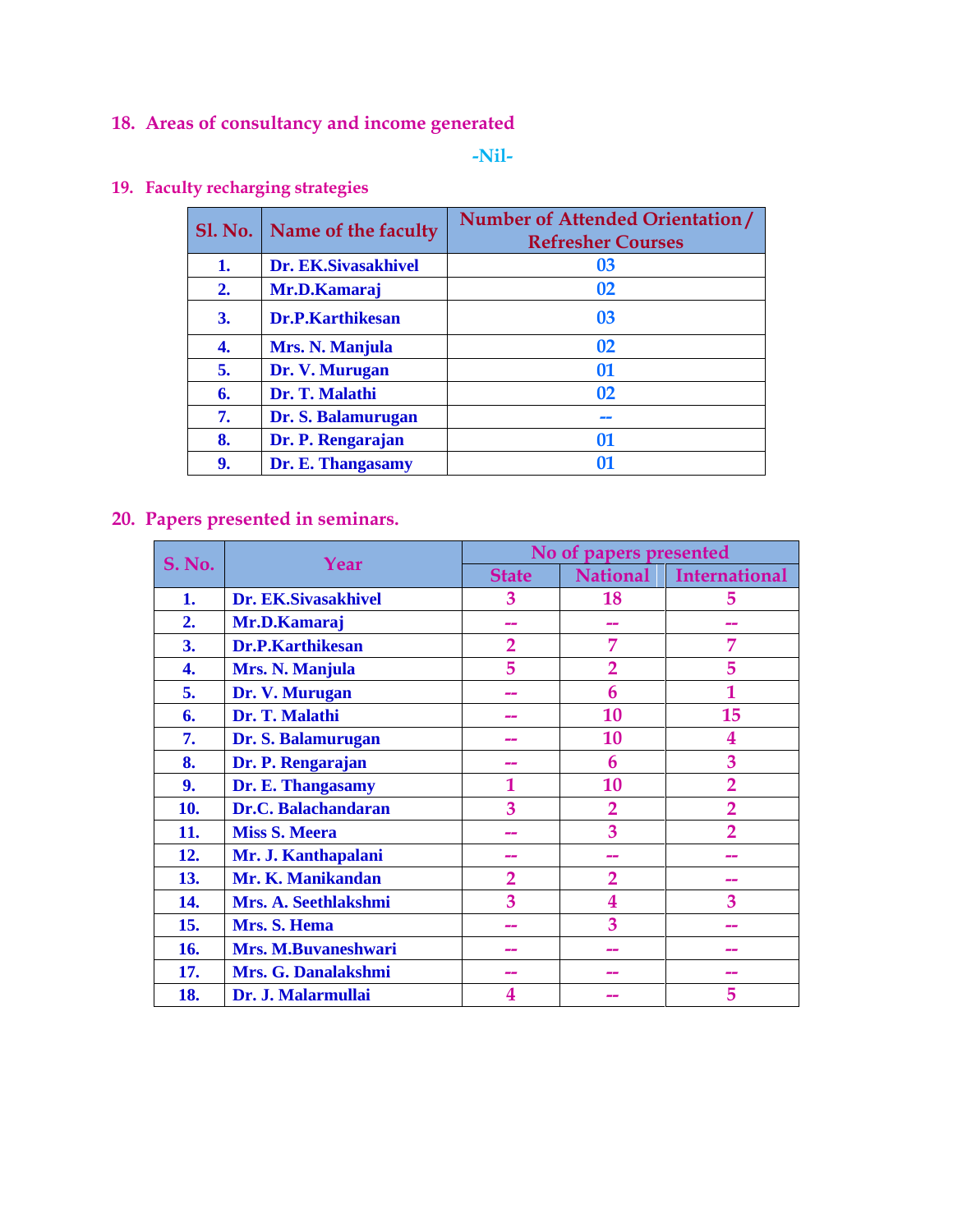- **21. Faculty as members in** 
	- **a) National committees b) International Committees c) Editorial Boards….**
		- **1. Dr.S.Balamurugan, served as editorial board member in International Faculty and Student Multi-Research Consortium from January 2012 to July 2016.**
		- **2. Dr.S.Balamurugan, served as Associate Editor in Pezzottaite International Journals from November 2013 to December 2016.**
- **22. Student projects** 
	- **Percentage of students who have done in-house projects including interdepartmental** 
		- $\checkmark$  All the Post-graduate students are permitted to undertake a project work to gain extra-credit in the existing CBCS. They mostly make use of department of Commerce.
		- $\checkmark$  All the M.Com. Students do their project as it is mandatory in curriculum. Apart from the parent department.
	- **b) Percentage of students placed for projects in organizations outside the institution i.e.in Research laboratories/Industry/other agencies**

#### **-Nil-**

#### **23. Student profile programme/course wise:**

#### **U.G. Programme:**

| <b>Year of</b> | <b>Applications</b> | Selected  |           |              |
|----------------|---------------------|-----------|-----------|--------------|
| study          | received            | Male      | Female    | <b>Total</b> |
| 2013-14        | $328 + 60$          | $61 + 24$ | $70+19$   | $131 + 43$   |
| 2014-15        | $291 + 55$          | $63+8$    | $66 + 35$ | $129+43$     |
| 2015-16        | $223 + 80$          | $53 + 25$ | $77+45$   | $130+70$     |
| 2016-17        | $262+70$            | $78+16$   | $52 + 35$ | $130 + 51$   |
| 2017-18        | $241 + 72$          | $54 + 31$ | $70+24$   | $124 + 55$   |
| 2018-19        | $194+$              | $53+$     | $77+$     | $130+$       |

#### **P.G. Programme:**

| <b>Year of</b> | <b>Applications</b> | Selected |           | <b>Total</b> |
|----------------|---------------------|----------|-----------|--------------|
| study          | received            | Male     | Female    |              |
| 2013-14        | $32 + 28$           | $12+4$   | $11+16$   | $23 + 20$    |
| 2014-15        | $35 + 24$           | $10+12$  | $7 + 8$   | $17+20$      |
| 2015-16        | $27 + 20$           | $4 + 3$  | $11+8$    | $15 + 11$    |
| 2016-17        | $35+28$             | $2 + 1$  | $13 + 18$ | $15+19$      |
| 2017-18        | $39 + 34$           | $3 + 12$ | $12+12$   | $15 + 24$    |
| 2018-19        | $37+$               | $5+$     | $10+$     | $15+$        |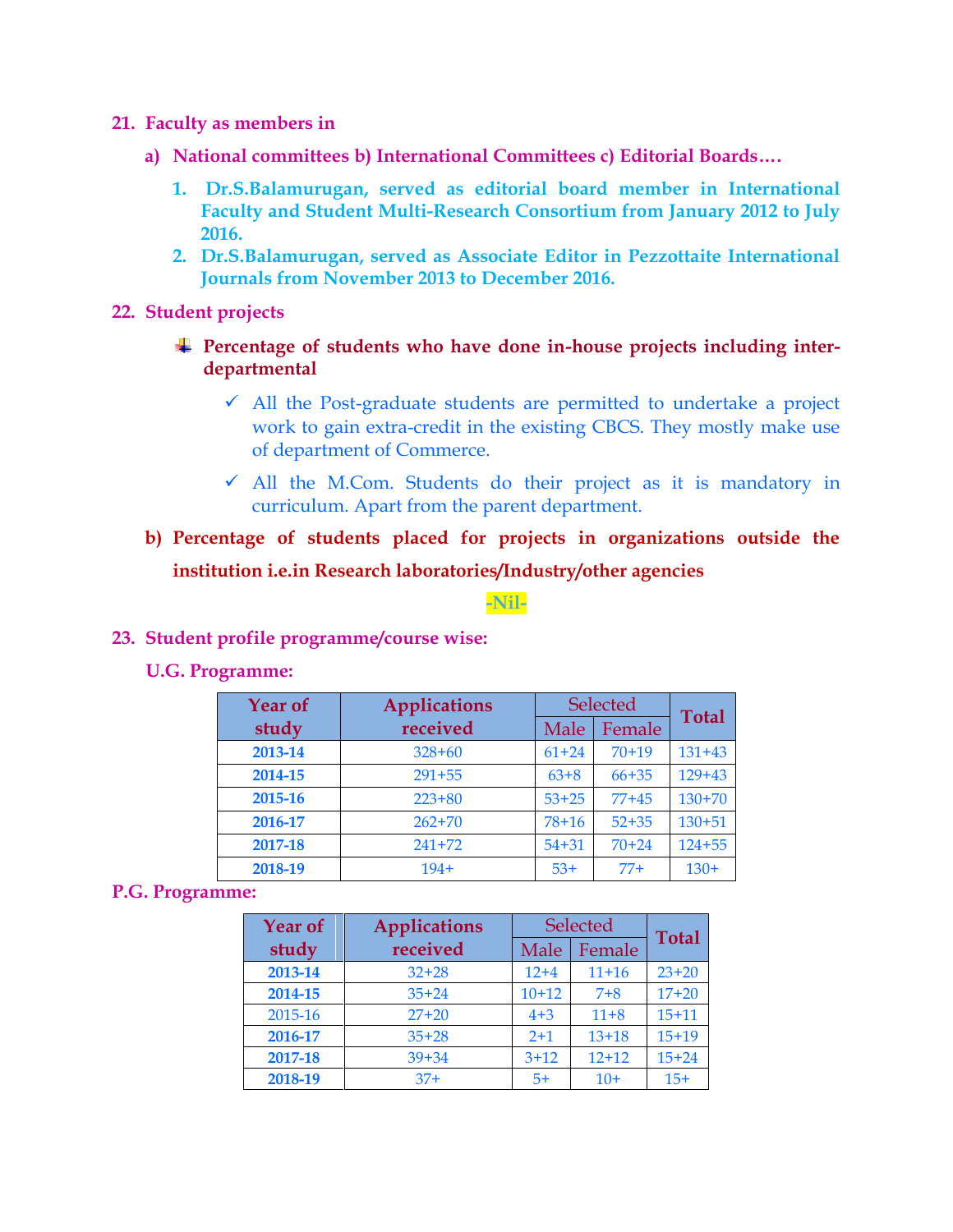## **M.Phil. Programme:**

| <b>Year of</b> | Application |      | Selected | <b>Total</b> |  |
|----------------|-------------|------|----------|--------------|--|
| study          | s received  | Male | Female   |              |  |
| 2013-14        |             |      |          |              |  |
| 2014-15        |             |      |          |              |  |
| 2015-16        |             |      |          |              |  |
| 2016-17        |             |      |          |              |  |
| 2017-18        |             |      |          |              |  |
| 2018-19        |             |      |          |              |  |

## **Ph.D., Programme:**

| <b>Year of</b> | Application |      | <b>Selected</b> | <b>Total</b> |  |  |
|----------------|-------------|------|-----------------|--------------|--|--|
| study          | s received  | Male | Female          |              |  |  |
| 2013-14        |             |      |                 |              |  |  |
| 2014-15        |             |      |                 |              |  |  |
| 2015-16        |             |      |                 |              |  |  |
| 2016-17        |             |      |                 |              |  |  |
| 2017-18        |             |      | h               |              |  |  |
| 2018-19        |             |      |                 |              |  |  |

## **24. U.G. Students Passing Details from 2012-2013 Onwards:**

| Academi<br>c Year | No. of<br><b>Students</b><br>appeared | Pass<br>$\frac{0}{0}$ | $\%$ of<br>first<br>class | No. of<br>Dist. | <b>University</b><br><b>Rank</b><br>obtained | <b>Students</b><br>went for<br>higher<br>education<br>$($ %) | <b>Student</b><br>s went<br>for Job<br>(0/0) |
|-------------------|---------------------------------------|-----------------------|---------------------------|-----------------|----------------------------------------------|--------------------------------------------------------------|----------------------------------------------|
| 2013-14           | 174                                   | 65.52                 | 31.61                     | $\overline{2}$  |                                              | 32                                                           | 27                                           |
| 2014-15           | 174                                   | 52.87                 | 22.41                     | 1               | $- -$                                        | 28                                                           | 19                                           |
| 2015-16           | 170                                   | 54.12                 | 5.88                      | --              |                                              | 23                                                           | 20                                           |
| 2016-17           | 170                                   | 51.76                 | 12.35                     | 1               | $- -$                                        | 24                                                           | 17                                           |
| 2017-18           | 191                                   | 53.93                 | 6.81                      | --              | $- -$                                        | 25                                                           | 19                                           |
| 2018-19           |                                       |                       |                           |                 | $- -$                                        |                                                              |                                              |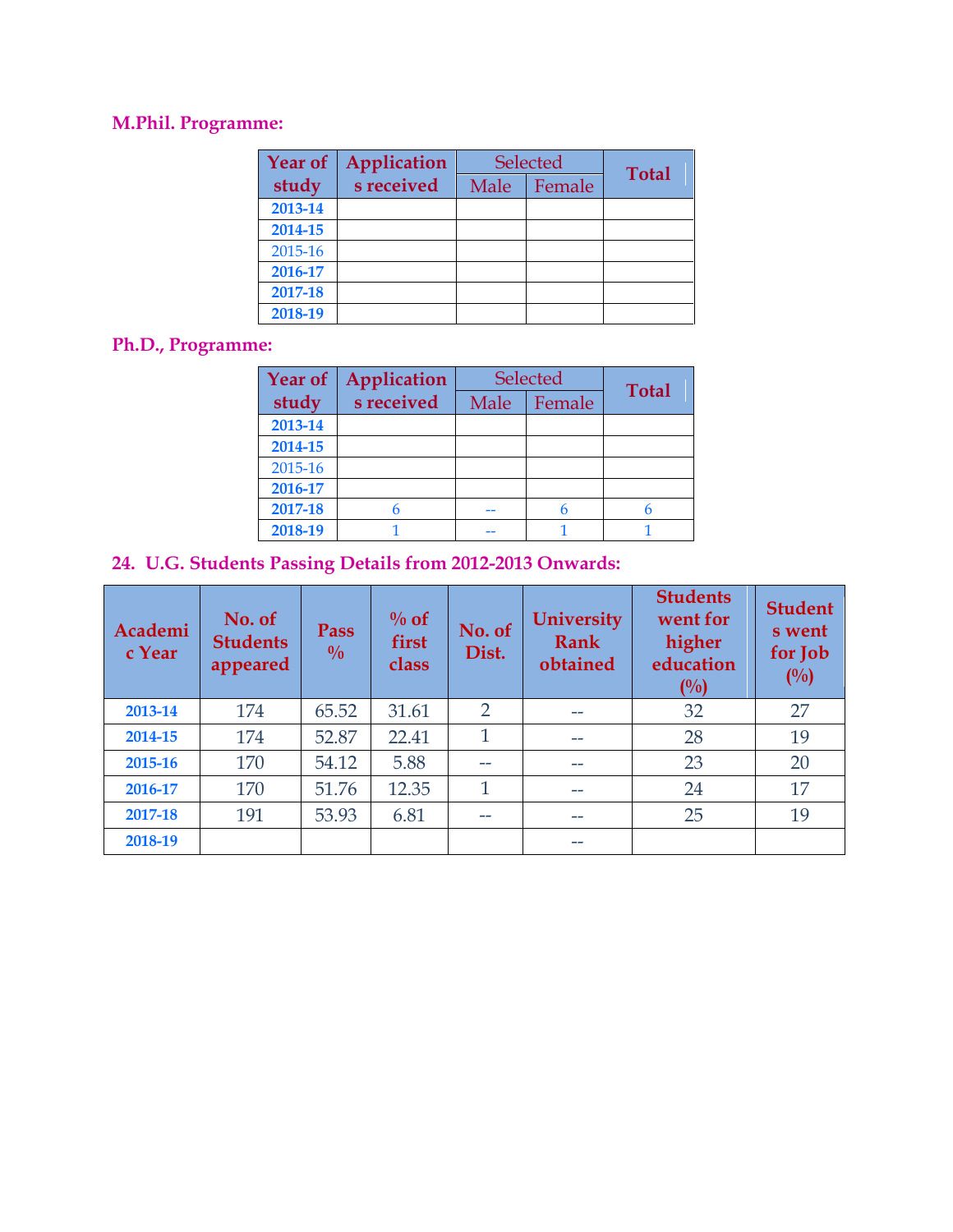| Academi<br>c Year | No. of<br><b>Students</b><br>appeared | Pass<br>$\frac{0}{0}$ | $\%$ of<br>first<br>class | No. of<br><b>Distincti</b><br>on. | <b>University</b><br><b>Rank</b><br>obtained | <b>Students</b><br>went for<br>higher<br>education<br>(0/0) | <b>Students</b><br>went for<br>Job<br>(0/0) |
|-------------------|---------------------------------------|-----------------------|---------------------------|-----------------------------------|----------------------------------------------|-------------------------------------------------------------|---------------------------------------------|
| 2013-14           | 27                                    | 100                   | 40.74                     |                                   | --                                           | 6                                                           | 65                                          |
| 2014-15           | 36                                    | 100                   | 91.67                     | --                                | --                                           | 18                                                          | 69                                          |
| 2015-16           | 26                                    | 100                   | 92.31                     |                                   | --                                           | 23                                                          | 68                                          |
| 2016-17           | 22                                    | 100                   | 95.45                     | 1                                 | --                                           | 21                                                          | 74                                          |
| 2017-18           | 25                                    | 100                   | 100                       | --                                | --                                           | 22                                                          | 70                                          |
| 2018-19           |                                       |                       |                           |                                   | --                                           |                                                             |                                             |

**25. P.G. Students Passing Details from 2012 – 2013 Onwards:**

## **M.Phil. Students Passing Details from 2012 – 2013 Onwards:**

| Academi<br>c Year | No. of<br><b>Students</b><br>appeared | Pass<br>$\frac{0}{0}$ | $\%$ of<br>first<br>class | No. of<br><b>Distinction</b> | <b>University</b><br><b>Rank</b><br>obtained | <b>Students</b><br>went for<br>higher<br>educatio<br>$n(^{0}/_{0})$ | <b>Student</b><br>s went<br>for Job<br>(0/0) |
|-------------------|---------------------------------------|-----------------------|---------------------------|------------------------------|----------------------------------------------|---------------------------------------------------------------------|----------------------------------------------|
| 2013-14           |                                       |                       |                           |                              |                                              |                                                                     |                                              |
| 2014-15           |                                       |                       |                           |                              |                                              |                                                                     |                                              |
| 2015-16           |                                       |                       |                           |                              |                                              |                                                                     |                                              |
| 2016-17           |                                       |                       |                           |                              |                                              |                                                                     |                                              |
| 2017-18           |                                       |                       |                           |                              |                                              |                                                                     |                                              |
| 2018-19           |                                       |                       |                           |                              |                                              |                                                                     |                                              |

**Admission details:** 

|       |                      | <b>Total</b>     | <b>OC</b>                |                |                | <b>BC</b>      | <b>BC-M</b> |                          | <b>MBC</b> |    | <b>SC</b>      |                         | <b>SC-A</b>              |    | <b>ST</b>                |        |
|-------|----------------------|------------------|--------------------------|----------------|----------------|----------------|-------------|--------------------------|------------|----|----------------|-------------------------|--------------------------|----|--------------------------|--------|
|       | <b>Academic year</b> | <b>Admission</b> | M                        | F              | M              | F              | M           | F                        | M          | F  | M              | F                       | M                        | F  | M                        | F      |
| 2013  | <b>UG</b>            | $131 + 43$       | $\overline{\phantom{a}}$ | --             | $\overline{2}$ | $\overline{2}$ | --          | $\overline{\phantom{a}}$ | 6          | 8  | 16             | 9                       | --                       | -- | --                       | --     |
| $-14$ | PG                   | $+20$            | --                       | --             | $\overline{2}$ | --             | --          | $\overline{\phantom{a}}$ | 1          | 10 | 1              | 6                       | --                       | -- | $\overline{\phantom{a}}$ | $\sim$ |
|       | <b>M.PHIL</b>        |                  |                          |                |                |                |             |                          |            |    |                |                         |                          |    |                          |        |
| 2014  | <b>UG</b>            | $+45$            | $\overline{\phantom{a}}$ | $\overline{ }$ | --             | $\overline{2}$ | -           | $\overline{\phantom{a}}$ | --         | 11 | 8              | 22                      | --                       | -- | --                       | --     |
| $-15$ | <b>PG</b>            | $+20$            | --                       | --             | 3              | --             | --          | $\overline{\phantom{a}}$ | 1          | 4  | 8              | $\overline{\mathbf{4}}$ | ---                      | -- | --                       | --     |
|       | <b>M.PHIL</b>        |                  |                          |                |                |                |             |                          |            |    |                |                         |                          |    |                          |        |
| 2015  | <b>UG</b>            | $+70$            | -                        | --             | $\overline{2}$ | --             | --          | --                       | 5          | 15 | 18             | 30                      | --                       | -- | --                       | $\sim$ |
| $-16$ | <b>PG</b>            | $+11$            | --                       | $\overline{ }$ | 1              | 1              | --          | --                       | --         | 5  | $\overline{2}$ | $\overline{2}$          | $\overline{\phantom{a}}$ | -- |                          |        |
|       | <b>M.PHIL</b>        |                  |                          |                |                |                |             |                          |            |    |                |                         |                          |    |                          |        |
| 2016  | <b>UG</b>            | $+51$            | --                       | --             | --             | 1              | --          | --                       | 4          | 7  | 12             | 27                      | --                       | -- | $\overline{\phantom{a}}$ | --     |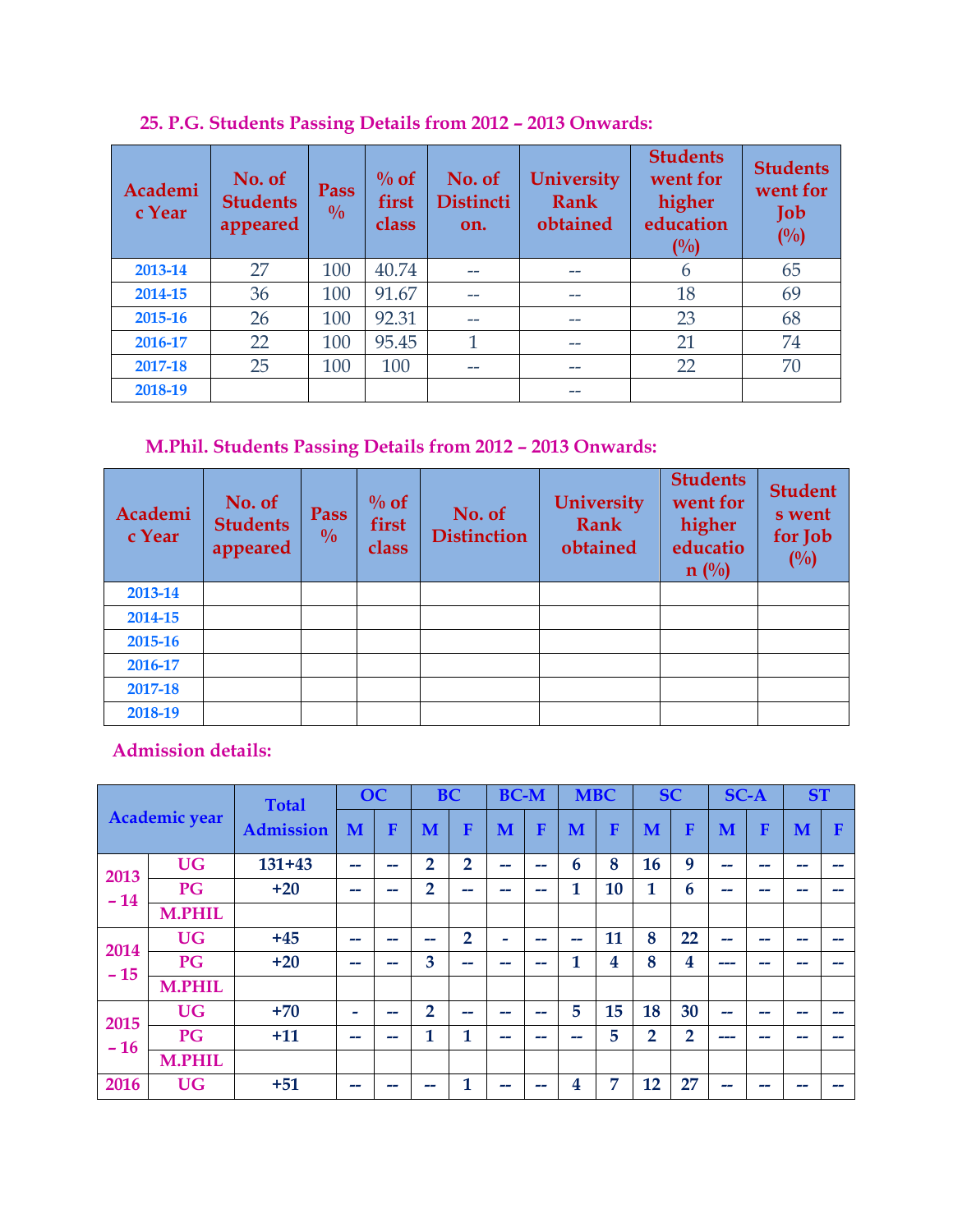| $-17$ | PG            | $+19$ | -- | -- | -- | $\overline{2}$ | $\overline{\phantom{a}}$ | $\overline{\phantom{a}}$ | --             | Q  | и              | $\overline{ }$ | -- | $-$ | سي  | $-$ |
|-------|---------------|-------|----|----|----|----------------|--------------------------|--------------------------|----------------|----|----------------|----------------|----|-----|-----|-----|
|       | <b>M.PHIL</b> |       |    |    |    |                |                          |                          |                |    |                |                |    |     |     |     |
| 2017  | <b>UG</b>     | $+55$ | -- | -- | 3  | --             | --                       | --                       | $\overline{7}$ | 10 | 21             | 14             | -- | ست  | --  | --  |
| $-18$ | PG            | $+24$ | -- | -- | -- | 1              | --                       | --                       | 5              | 4  | $\overline{ }$ | $\overline{ }$ | -- | ست  | - - | --  |
|       | <b>M.PHIL</b> |       |    |    |    |                |                          |                          |                |    |                |                |    |     |     |     |
| 2018  | <b>UG</b>     |       |    |    |    |                |                          |                          |                |    |                |                |    |     |     |     |
| $-19$ | PG            |       |    |    |    |                |                          |                          |                |    |                |                |    |     |     |     |
|       | <b>M.PHIL</b> |       |    |    |    |                |                          |                          |                |    |                |                |    |     |     |     |

## **26. Diversity of Students**

| Name of the<br>Course | $\%$ of<br>students<br>from the<br>college | $\%$ of<br><b>students</b><br>from the<br>same<br>state | $\%$ of students<br>from other<br><b>States</b> | $\%$ of<br>students<br>from<br>abroad |
|-----------------------|--------------------------------------------|---------------------------------------------------------|-------------------------------------------------|---------------------------------------|
| B.com.                |                                            | 100                                                     |                                                 |                                       |
| M.Com.                | 100<br>90                                  |                                                         |                                                 |                                       |
| M.Phil.               | 100                                        |                                                         |                                                 |                                       |
| Ph.D.                 |                                            | 100                                                     |                                                 |                                       |

**27. How many students have cleared national and state competitive examinations such as NET, SLET, GATE, Civil services, Defense services, etc.:** 

| <b>S. No.</b> | Name of the Examination        | <b>No of Students</b> |
|---------------|--------------------------------|-----------------------|
|               | <b>NET/SET</b>                 |                       |
|               | <b>TNPSC</b>                   |                       |
| 3.            | <b>OTHER COMPETITIVE EXAMS</b> |                       |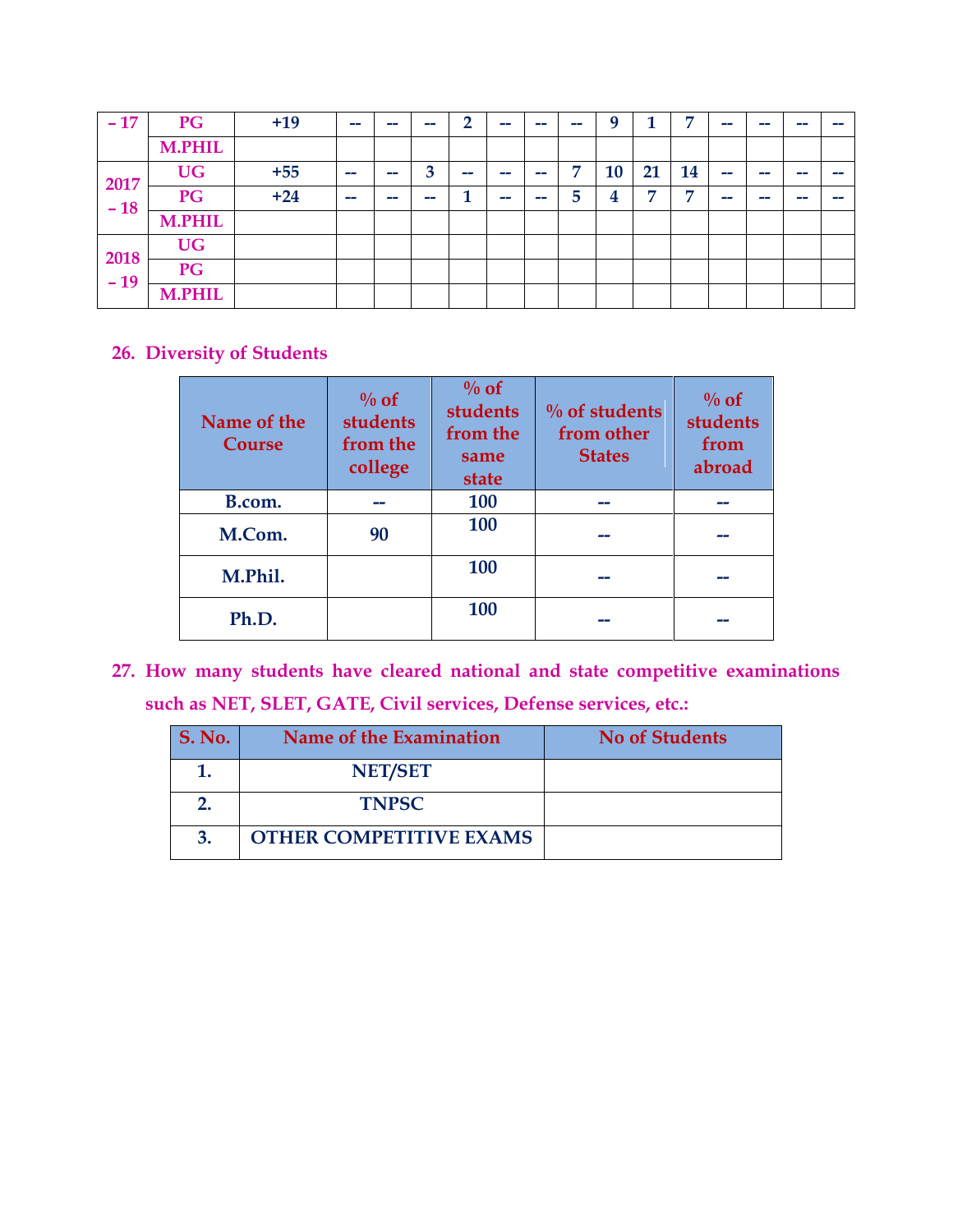#### **28. Student progression**

| <b>Student progression</b>           | Against <sup>0</sup> / <sub>0</sub><br>Enrolled |
|--------------------------------------|-------------------------------------------------|
| <b>UG</b> to PG                      | 50                                              |
| PG to M.Phil.                        | <b>20</b>                                       |
| PG to Ph.D.                          | <b>20</b>                                       |
| <b>Ph.D. to Post-Doctoral</b>        |                                                 |
| <b>Employed</b>                      |                                                 |
| <b>Campus selection</b>              | <b>18</b>                                       |
| <b>Other than campus</b>             | 30                                              |
| recruitment                          |                                                 |
| Entrepreneurship/Self-<br>employment | 15                                              |

- **28. Details of Infrastructural facilities** 
	- **a) Library - NIL b) Internet facilities for Staff & Students - YES**
	- **c) Class rooms with ICT facility - Nil**
- **29. Number of students receiving financial assistance from college, university, Government or other agencies**

| Year        | No. of students<br>getting financial<br>assistance for UG<br>Programme | No. of students<br>getting financial<br>assistance for PG<br>Programme | <b>Total</b> |
|-------------|------------------------------------------------------------------------|------------------------------------------------------------------------|--------------|
| $2013 - 14$ | $+43$                                                                  | $+20$                                                                  | $+63$        |
| $2014 - 15$ | $+40$                                                                  | $+20$                                                                  | $+60$        |
| $2015 - 16$ | $+68$                                                                  | $+11$                                                                  | $+79$        |
| $2016 - 17$ | $+51$                                                                  | $+19$                                                                  | $+70$        |
| $2017 - 18$ | $+48$                                                                  | $+24$                                                                  | $+72$        |
| 2018-19     |                                                                        |                                                                        |              |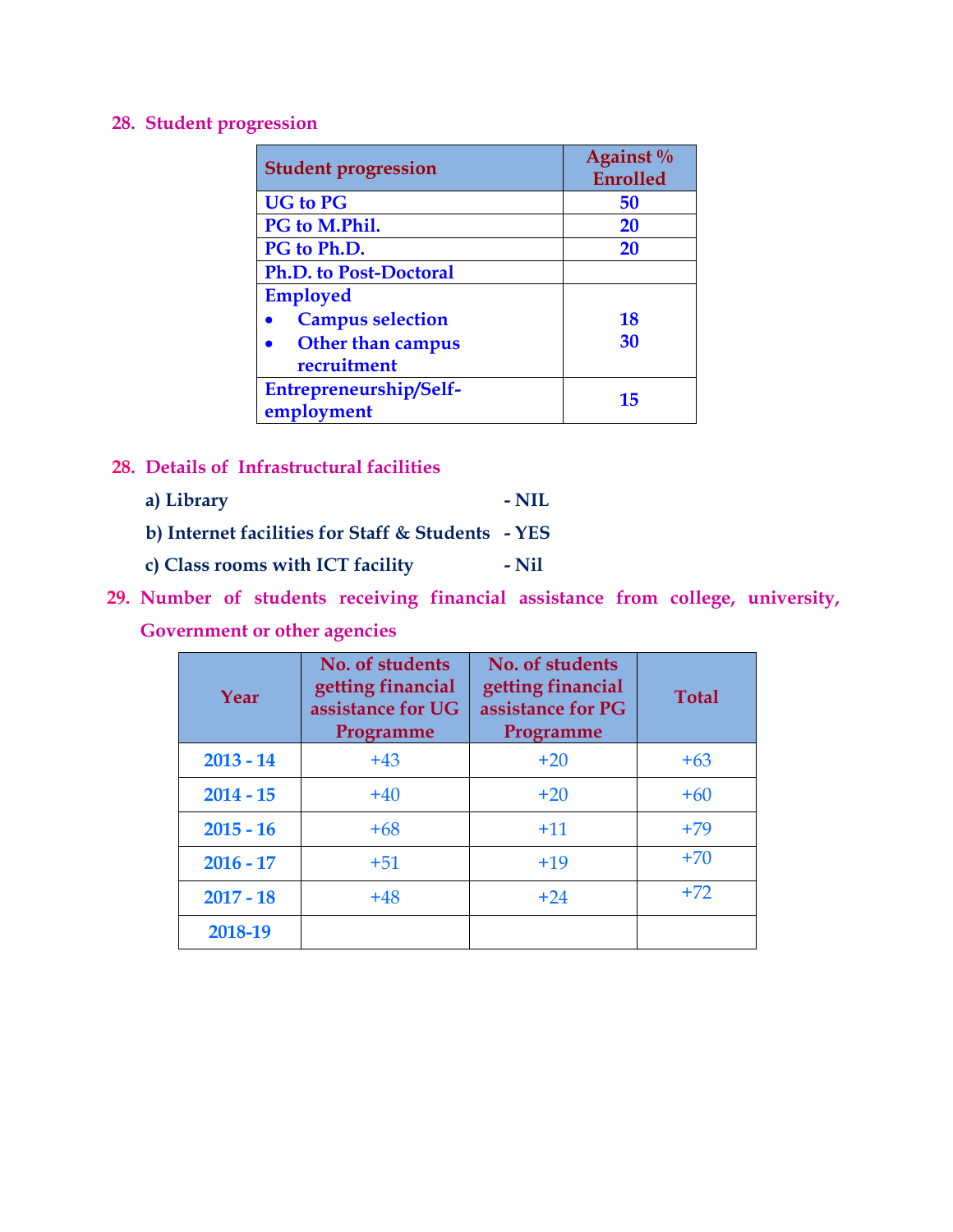- **30. Details on student enrichment programmes (special lectures / workshops / seminar)with external experts :** 
	- Conducted National Level Seminar entitled " " on
	- Conducted UGC sponsored National Seminar entitled "Opportunities of Retail Marketing", on
- **31. List the distinguished alumni of the department (maximum- 05)**

| SL.<br>No. | Name of the Alumni | Designation                               |                                             |  |
|------------|--------------------|-------------------------------------------|---------------------------------------------|--|
| 1.         | Dr.M.Rajarajan     | <b>Associate Professor of</b><br>Commerce | Annamalai University,<br>Chidambaram        |  |
| 2.         | Dr.S.Palanivel     | <b>Assistant Professor of</b><br>Commerce | Govt. Arts College for<br>Women, Kumbakonam |  |
| 3.         | Dr.RP. Ramesh      | <b>Assistant Professor of</b><br>Commerce | Raja Serfoji College,<br>Thanjavur.         |  |
| 4.         | Mrs.R.Parvatham    | <b>District Revenue</b><br><b>Officer</b> | Chennai                                     |  |
| 5.         | Mr.U.Saravanan     | <b>Rural Welfare Officer</b>              | Panchayat Union,<br>Thirumarugal            |  |

### **32. List the teaching methods adopted by the faculty for different Programmes.**

- $\triangleright$  Using chalk and talk
- $\triangleright$  Group discussion, Oral questions
- $\triangleright$  Assignments
- > LCD Projectors, slides, Seminar Method using LCD.

### **33. Participation in Institutional Social Responsibility (ISR) and Extension activities**

**1. All the students are compulsorily actively participated in various extensional activities like NSS, NCC, RRC, YRC and Sports.** 

### **34. How does the department ensure that Programme objectives are constantly?**

### **Met and learning outcomes monitored?**

- The system in curriculum facilitates to have a periodic and continuous assessment of the students through CIA and compulsory attendance.
- Inter-departmental analysis of both teachers and students in council of heads of the department level and departmental level after every semester ensures the status and directions of on-going trend in achieving the objectives of the Programmes.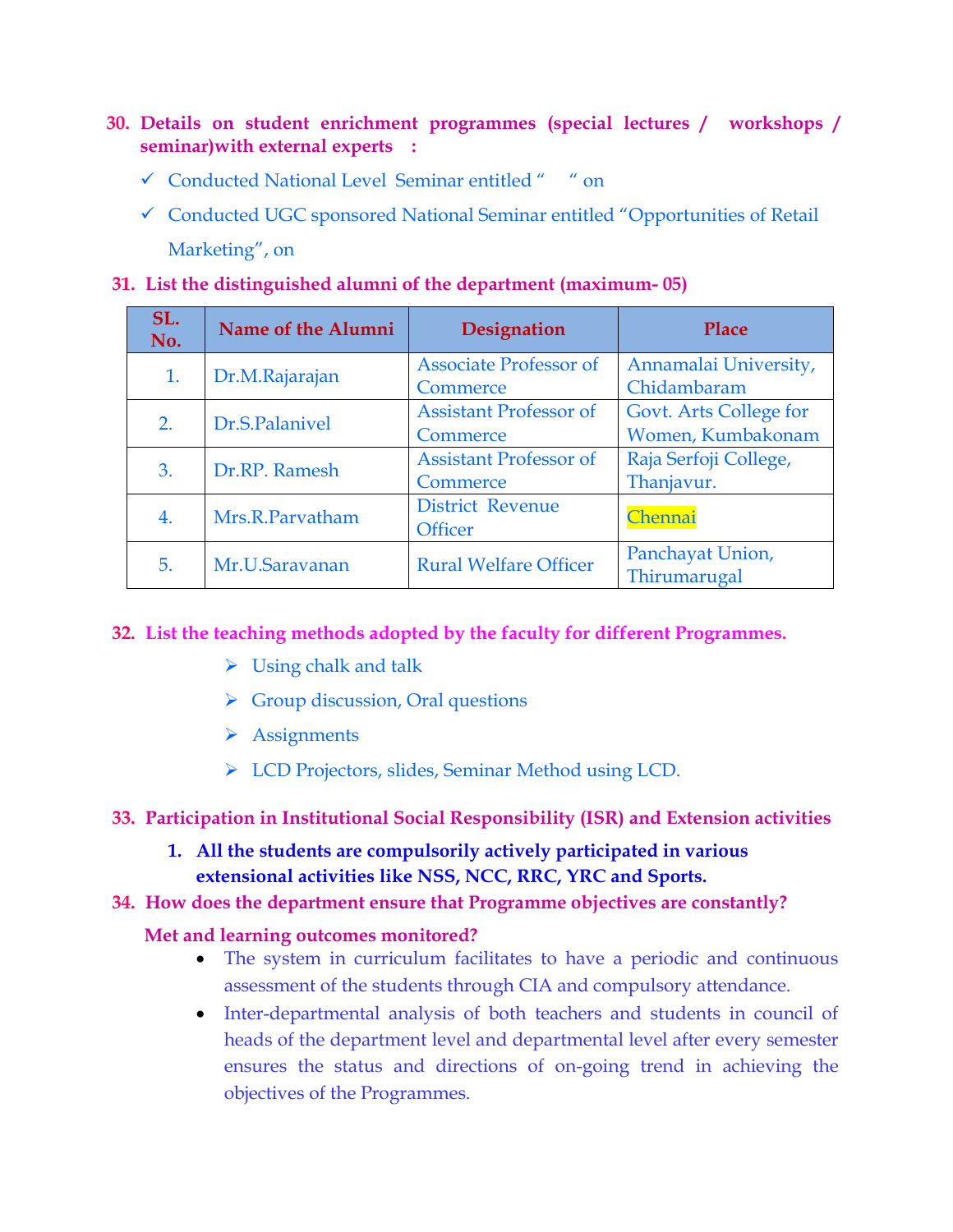- An effective and result-oriented monitoring mechanism is practiced by the PRINCIPAL to review the results of students and performance of teachers, every year.
- No. of students appearing and getting succeeded in Competitive examinations is closely watched in regular manner.
- Periodic checking mechanism supported by feedback from students (of both current and out-going) and alumni and reports of IQAC, helps to take suitable remedy al measures.

### **35. Highlight the participation of students and faculty in extension Activities.**

- Student's participation in Extension activities is made mandatory for all UG Programmes. The students of Commerce do advised to participate in NSS, YRC and Sports etc.
- Many of the staff members are actively involved in society-involved Associations and Organizations for the purpose of serving their intellectual expertise.

|  | SI. No.        | Name of the Faculty  | Name of the Extension Activity Participated                                                                                                                                                                                                                                                                                                                                                                                                                                                                                 |
|--|----------------|----------------------|-----------------------------------------------------------------------------------------------------------------------------------------------------------------------------------------------------------------------------------------------------------------------------------------------------------------------------------------------------------------------------------------------------------------------------------------------------------------------------------------------------------------------------|
|  | $\mathbf{1}$ . | Dr. EK Siyasakthiyel | Acted as member of UG and PG Board of Studies,<br>$\bullet$<br>Department Commerce, Poompuhar College from<br>1998-99 onwards.<br>Acted as NCC officer in 2009.<br>$\bullet$<br>Served as Member in IQAC from 2015 onwards.<br>$\bullet$<br>Acted as an Additional Chief Superintend from<br>$\bullet$<br>$2013$ to 18.<br>Served as Academic Council Member from June<br>$\bullet$<br>2018 onwards.<br>Acted as a member of M.Phil, and Ph.D., Doctoral<br>$\bullet$<br>Committee, Bharathidasan University since 2013-14. |
|  | 2.             | Mr.D.Kamaraj         | Acted as member of UG and PG Board of Studies,<br>$\bullet$<br>Department Commerce, Poompuhar College from<br>2009-10 onwards.<br>Acted as NSS Programme Officer from 2009-12.<br>$\bullet$<br>Acted as PG programme admission member 2013<br>onwards.                                                                                                                                                                                                                                                                      |
|  | 3.             | Dr.P.Karthikesan     | Acted as member of UG and PG Board of Studies,<br>Department Commerce, Poompuhar College from<br>2009-10 onwards.                                                                                                                                                                                                                                                                                                                                                                                                           |

#### **36. Participation of faculties in Various Extension Activities**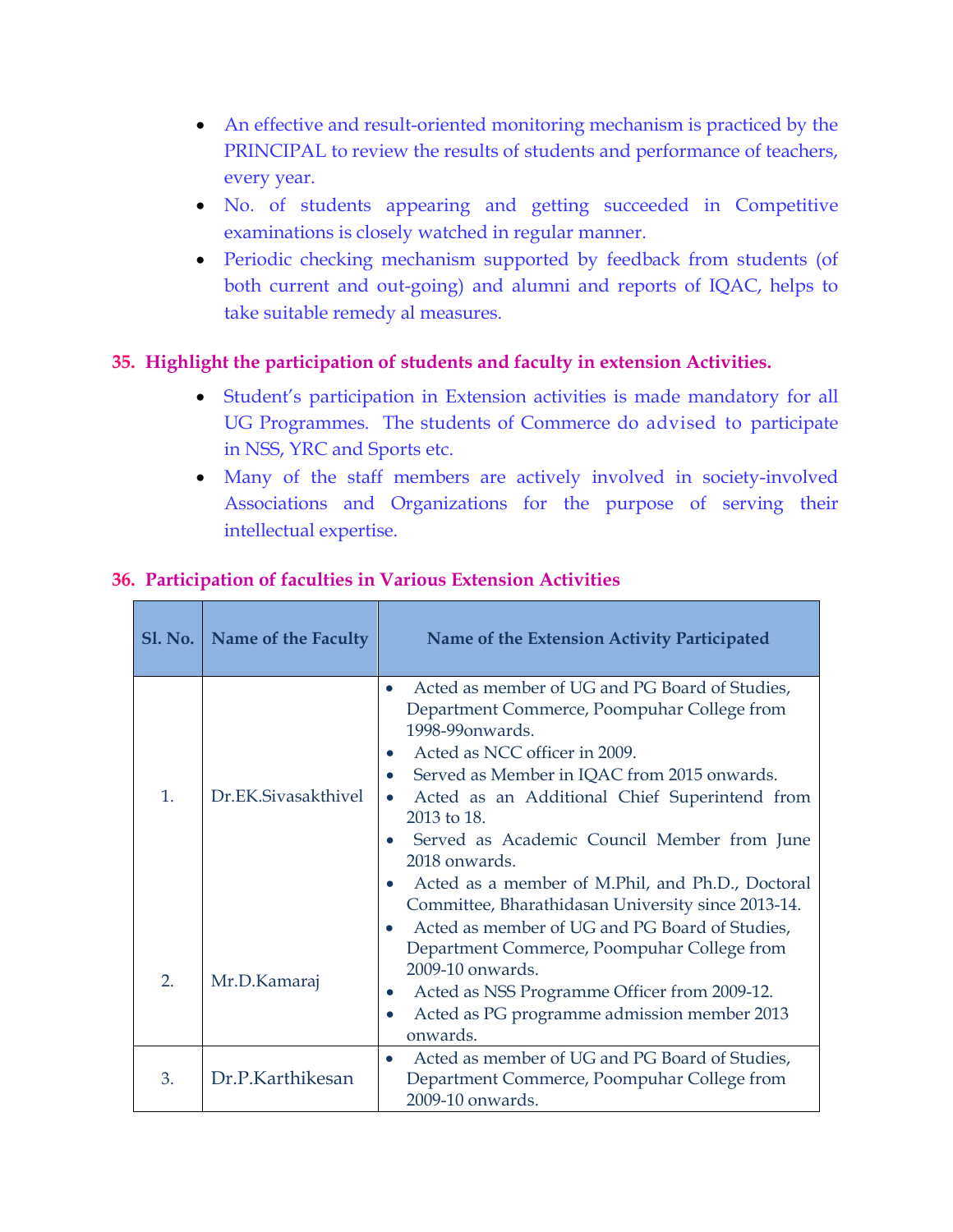|    |                  | Acted as NSS Camp officer from 2009 to 2012.                                                              |
|----|------------------|-----------------------------------------------------------------------------------------------------------|
|    |                  | Served as member of IQAC from 2015 onwards.<br>$\bullet$                                                  |
|    |                  | Acted as a member in Office Automation<br>$\bullet$                                                       |
|    |                  | Committee from 2015 onwards.                                                                              |
|    |                  | Acted as member of UG and PG Board of Studies,<br>$\bullet$                                               |
| 4. | Mrs.N. Manjula   | Department Commerce, Poompuhar College from<br>2011-12 onwards.                                           |
|    |                  | Acted as a member of Bharathidasan University<br>$\bullet$                                                |
|    |                  | Anti Ragging Committee from 2013 to February                                                              |
|    |                  | 2016.                                                                                                     |
|    |                  | Acted as member of UG and PG Board of Studies,                                                            |
| 5. | Dr.V.Murugan     | Department Commerce, Poompuhar College from                                                               |
|    |                  | 2017-18 onwards.                                                                                          |
|    |                  | Acted as a member of MPhil and Ph.D., Doctoral<br>$\bullet$                                               |
|    |                  | Committee, Bharathidasan University since 2017-18.                                                        |
|    |                  | Acted as a Chief Superintend for Bhrathidasan<br>$\bullet$                                                |
|    |                  | University from 2012-15.                                                                                  |
|    | Dr.T.Malathi     | Acted as member of UG and PG Board of Studies,                                                            |
| 6. |                  | Department Commerce, Poompuhar College from<br>2017-18 onwards.                                           |
|    |                  | Acted as a member of MPhil and Ph.D., Doctoral<br>$\bullet$                                               |
|    |                  | Committee, Bharathidasan University since 2017-18.                                                        |
|    |                  | Acted as a member of Department Profile<br>$\bullet$                                                      |
|    |                  | Development Committee, Hawassa University from                                                            |
|    |                  | 2011-14.                                                                                                  |
|    |                  | Acted as a member of Department Graduate<br>$\bullet$                                                     |
|    |                  | Council, Hawassa University from 2011-14.                                                                 |
|    |                  | Acted as a member of Department Curriculum<br>$\bullet$                                                   |
|    |                  | Development Committee, Hawassa University from<br>2012-14.                                                |
| 7. | Dr.S.Balamurugan | Acted as a member of Department Research and<br>$\bullet$                                                 |
|    |                  | Publication Team, Hawassa University from 2013-14.                                                        |
|    |                  | Acted as a member of Department Curriculum<br>$\bullet$                                                   |
|    |                  | Development Committee (Rural Finance), Hawassa                                                            |
|    |                  | University from 2013-14.                                                                                  |
|    |                  | Acted as member of UG and PG Board of Studies,<br>$\bullet$                                               |
|    |                  | Department Commerce, Poompuhar College from                                                               |
|    |                  | 2017-18 onwards.                                                                                          |
|    |                  | Acted as an IQAC member from 2018-19 onwards.<br>$\bullet$<br>Acted as a Chief Superintend for Bhrathiyar |
|    |                  | $\bullet$<br>University from 2010-15.                                                                     |
|    |                  | Acted as a Senate Member for Bhrathiyar University<br>$\bullet$                                           |
| 8. | Dr.P.Rengarajan  | from 2015-16. (Staff Representatives)                                                                     |
|    |                  | Acted as a Coordinator for ICAI Programmes from<br>$\bullet$                                              |
|    |                  | 2011 - 15.                                                                                                |
|    |                  | Acted as a Prpgrammer for YRC Programmes from                                                             |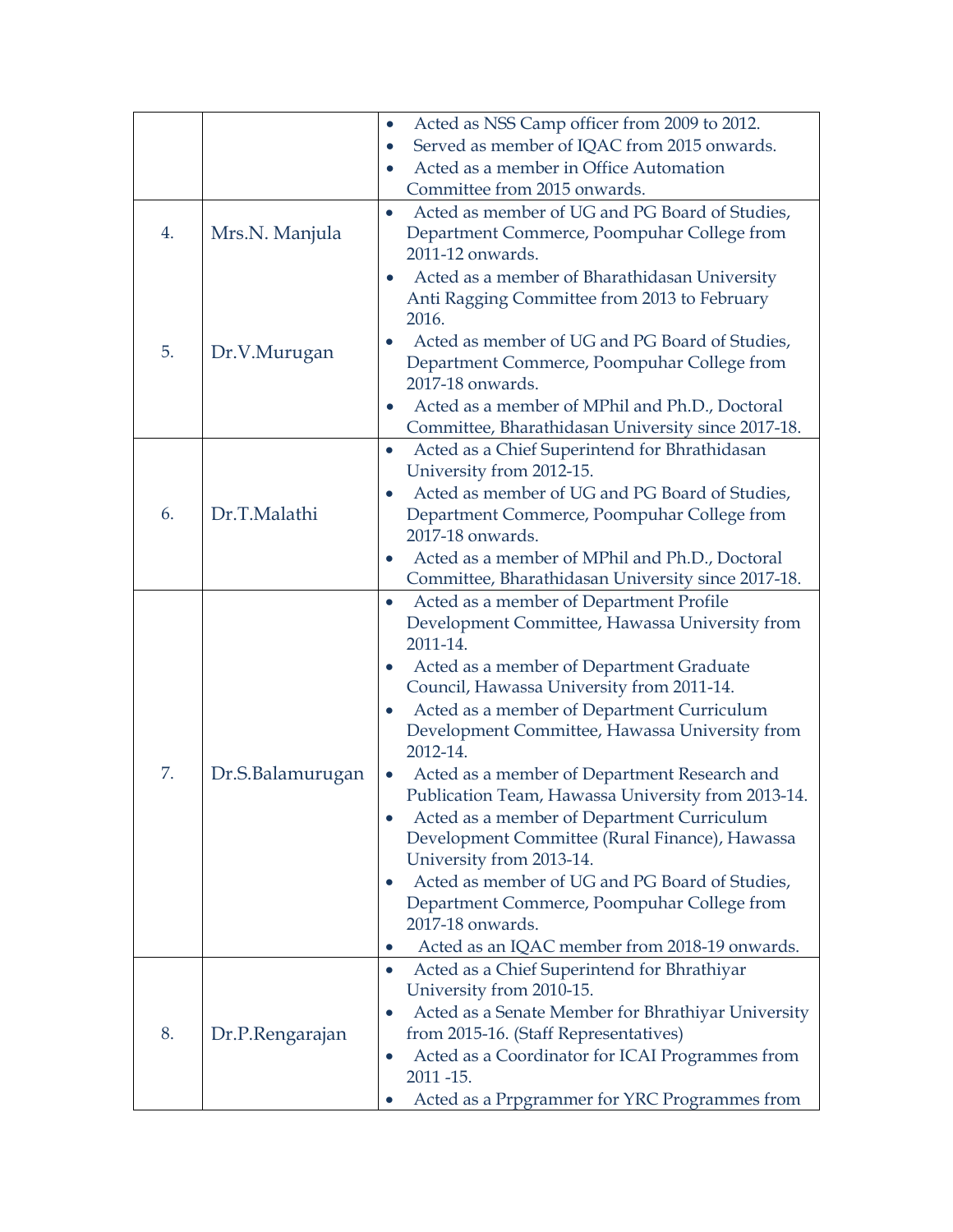|     |                   | 2011-15.<br>Acted as an IQAC member from 2014-15.<br>Served as a External Examiner for MPhil and Ph.D.,<br>programmes for Bharathiyar Uniersity,<br>Bharathidasan University, Periyar University and<br>Annamalai University from 2010 onwards.<br>Acted as an Examiner for UG and PG programmes<br>$\bullet$<br>in Mother Thereasa University, Madurai Kamaraj<br>University and Annamalai University from 2009-14.<br>Served as a Chief Superintend for UG and PG<br>$\bullet$<br>examinations of Bharathiyar University from 1996-<br>2015.<br>Acted as a Bharathidasan University UG and PG<br>$\bullet$<br>semester examination Squad from 2014-15. |
|-----|-------------------|----------------------------------------------------------------------------------------------------------------------------------------------------------------------------------------------------------------------------------------------------------------------------------------------------------------------------------------------------------------------------------------------------------------------------------------------------------------------------------------------------------------------------------------------------------------------------------------------------------------------------------------------------------|
|     |                   | Acted as member of UG and PG Board of Studies,<br>Department Commerce, Poompuhar College from<br>2017-18 onwards.                                                                                                                                                                                                                                                                                                                                                                                                                                                                                                                                        |
|     |                   | Acted as a member of M.Phil, and Ph.D., Doctoral<br>$\bullet$<br>Committee, Bharathidasan University since 2017-18.                                                                                                                                                                                                                                                                                                                                                                                                                                                                                                                                      |
| 9.  | Dr. E.Thangasamy  | Acted as member of UG and PG Board of Studies,<br>Department Commerce, Poompuhar College from<br>2017-18 onwards.                                                                                                                                                                                                                                                                                                                                                                                                                                                                                                                                        |
|     |                   | Acted as a member of M.Phil, and Ph.D., Doctoral<br>$\bullet$<br>Committee, Bharathidasan University since 2017-18.                                                                                                                                                                                                                                                                                                                                                                                                                                                                                                                                      |
| 10. | Dr.C.Balachandran | Acted as a Additional Camp Officer (NSS) from 2<br>$\bullet$<br>Acted as a Additional Camp Officer for<br>$\bullet$<br>Autonomous Examination from 2009-15.                                                                                                                                                                                                                                                                                                                                                                                                                                                                                              |

### **37. Detail any five Strengths, Weaknesses, Opportunities and Challenges (SWOC) of**

### **the department**

### **Strengths:**

- $\triangleright$  Wide range of programme options with high quality updated curriculum catering to diverse students' population.
- Well qualified, experienced and dedicated faculties who are focused and students centered.
- Good and conducive opportunities for students' vertical progress up to Research Level.
- $\triangleright$  Transparent, inclusive and equity based admission.
- $\triangleright$  Regular value education like environmental studies, value education, general awareness and human rights into curriculum for holistic personality development.
- Thirst towards Adaptability towards the up-dating of academic Programmes according to the demand.
- > Transparent evaluation system.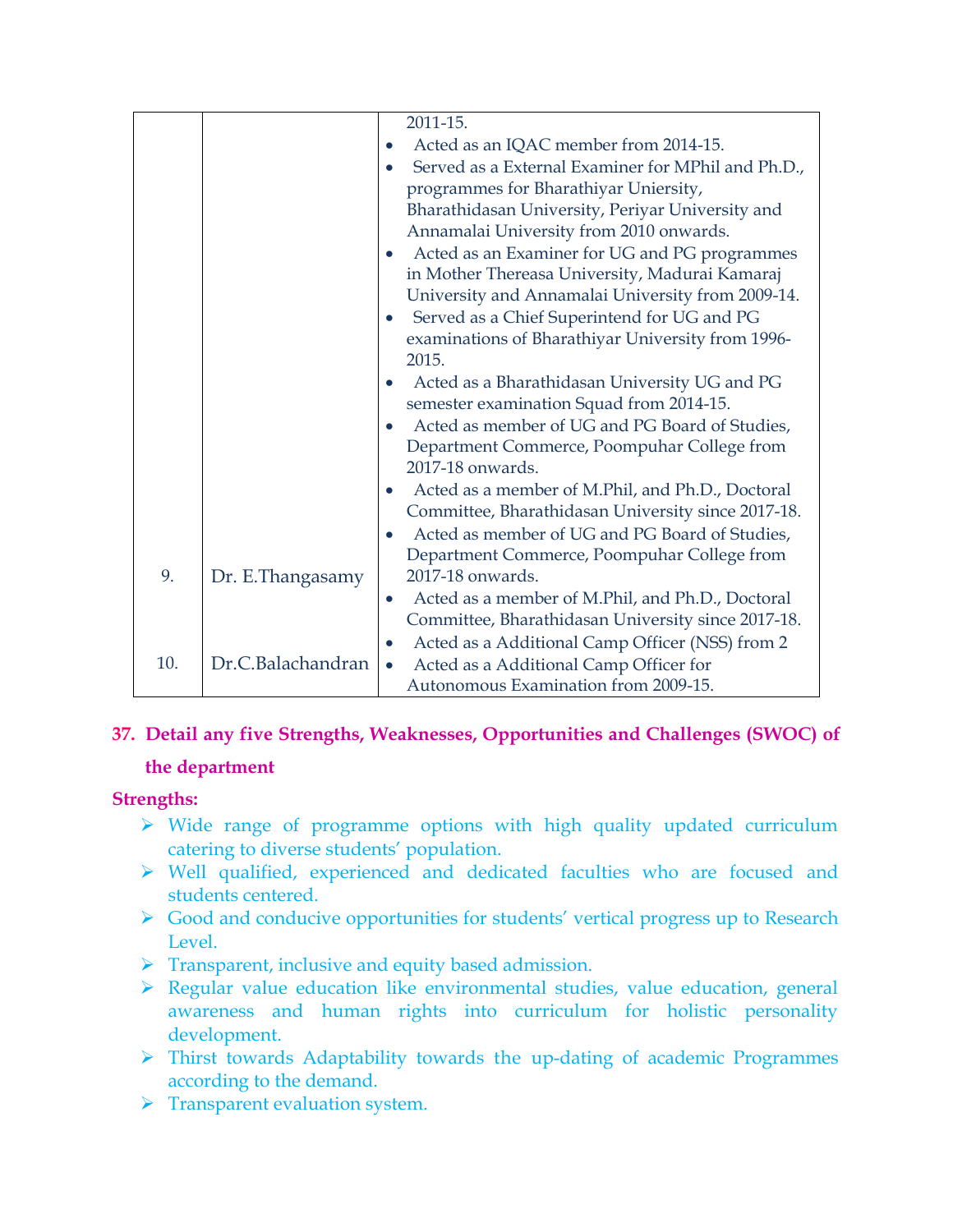Strong students' support system catering to the needs hydrogenous students' population, extension activities such as NSS camps, Medical Camps, Awareness Camps reaching to the physically and visually challenged.

#### **Weaknesses:**

- $\triangleright$  Inability to network with other institutions (like other urban Colleges).
- $\triangleright$  Difficulty in getting and retaining qualified faculties in the unaided stream.
- $\triangleright$  Less research activities and inability to utilize funding agency for financial assistance.
- Lack of utilization of funding agency like UGC, DST and ICSSR, etc.
- $\triangleright$  Formal MOU's with industry inadequate.
- $\triangleright$  Involvement of parents in the progress of their wards and their contribution towards the development and growth of the college is minimal.

### **Opportunities:**

- $\checkmark$  Autonomous status provides academic flexibility to offer a spectrum of significant add on and inter disciplinary courses to meet the rapid global challenges.
- $\checkmark$  Procuring more research project from funding agencies.
- $\checkmark$  Inviting more recruiting companies for enhancing placements.
- $\checkmark$  Scope for collaborative research.
- $\checkmark$  Special coaching classes for NET/SET/paveway to the students to go further in their academic excellence.
- $\checkmark$  Students have chance to appear confidently in competitive examinations as extracoaching
- $\checkmark$  Each student could enrich his/her technical skills as the related opportunities do available in the department.

### **Challenges:**

- To involve industries and reputed institutions into MOU with the department.
- ↓ Low motivation and aspiration among students towards higher education and research in an atmosphere of diversion.
- Froviding employment to students of all stream is difficult one.
- Teaching Accounting and Commerce seems to be tough task and that to the first generation learners make more challengeable. The success rate of the department shows the success trend in meeting out such challenges in effective manner.
- Sudden transition from local mother language (Tamil) to English in Undergraduate l e v e l students are inculcate task. However, training through Bridge courses and spoken English labs help to get rid of the challenges.